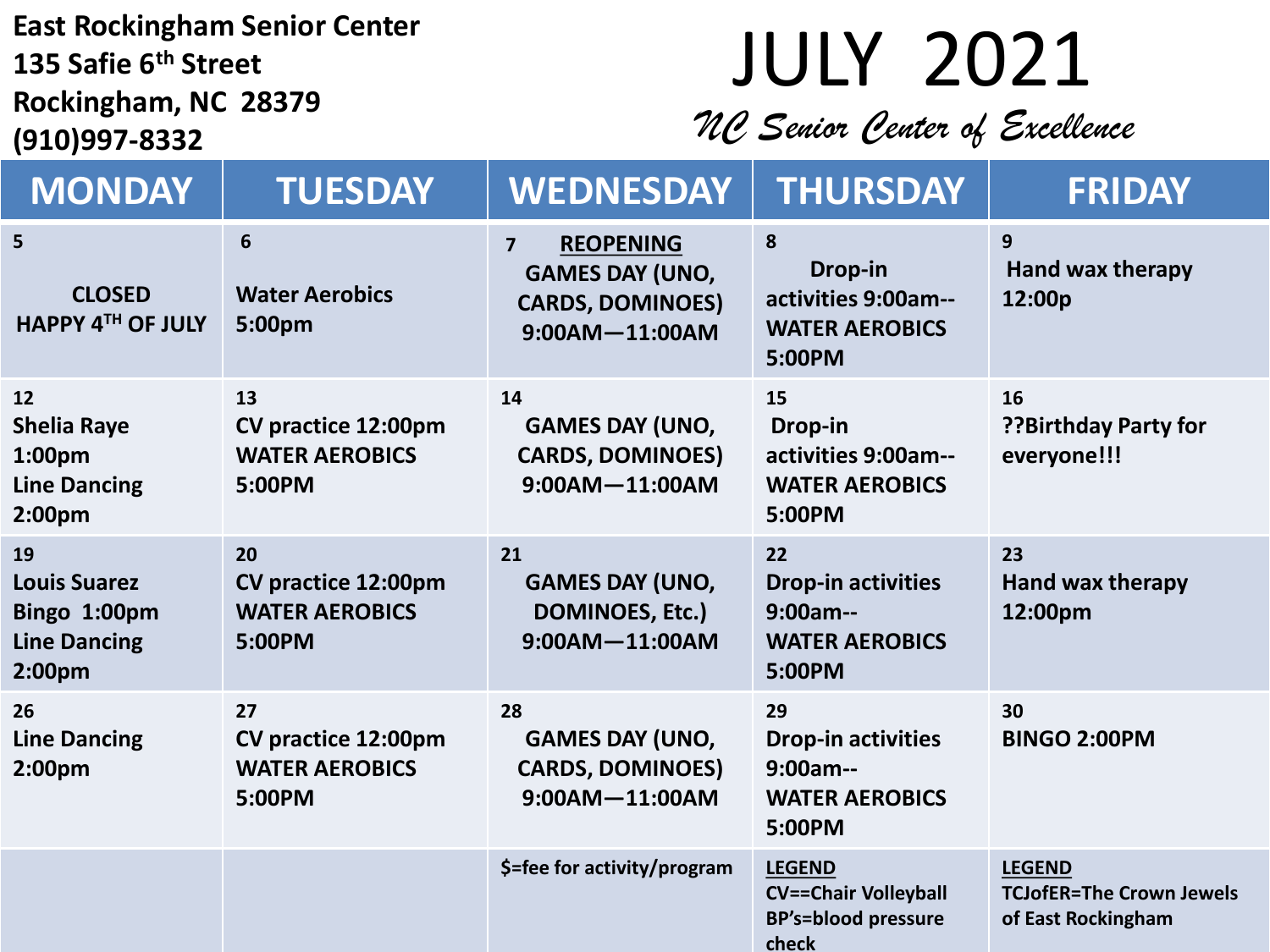## Ellerbe Senior Center<br>306 Millstone Road, Ellerbe, NC 28338 910-652-6006

## July 2021

| <b>Monday</b>                                                                       | <b>Tuesday</b>                                       | Wednesday                                             | <b>Thursday</b>                                                 | <b>Friday</b>                                                                  |
|-------------------------------------------------------------------------------------|------------------------------------------------------|-------------------------------------------------------|-----------------------------------------------------------------|--------------------------------------------------------------------------------|
| 5<br><b>CLOSED</b>                                                                  | $6\phantom{1}$<br><b>CLOSED</b>                      | $\overline{7}$<br>Walk @ 9:00am                       | 8<br>Walk @ 9:00am                                              | 9<br>Walk @ 9:00am                                                             |
| 12<br>Walk @ 9:00am<br><b>Bingo Premier</b><br><b>Benefits</b>                      | 13<br>Walk @ 9:00am<br>Hand Waxing @12:30pm          | 14<br>Walk @ 9:00am<br>Volleyball<br>Practice 10:00am | 15<br>Walk @ 9:00am<br><b>Bingo with</b><br>Humana 12:15pm      | 16<br>Walk @ 9:00am<br><b>Birthday Party</b>                                   |
| 19<br>Walk @ 9:00am<br><b>Bingo with</b><br><b>Simply Medical Supply</b><br>12:15pm | 20<br>Walk @ 9:00am<br><b>Crafts with Kim Hotter</b> | 21<br>Walk @ 9:00am<br>Volleyball<br>Practice 10:00am | 22<br>Walk @ 9:00am<br><b>Bingo with Autumn</b><br>Care 12:15pm | 23<br>Walk @ 9:00am                                                            |
| 26<br>Walk @ 9:00am<br><b>Bingo with Richmond</b><br>Co. Hospice 12:15pm            | 27<br>Walk @ 9:00am                                  | 28<br>Walk @ 9:00am                                   | 29<br>Walk @ 9:00am                                             | 30<br>Walk @ 9:00am                                                            |
|                                                                                     |                                                      |                                                       |                                                                 | Legend:<br>$$ = \text{Fe}$ for<br>program/activity<br>*= Seating is<br>limited |